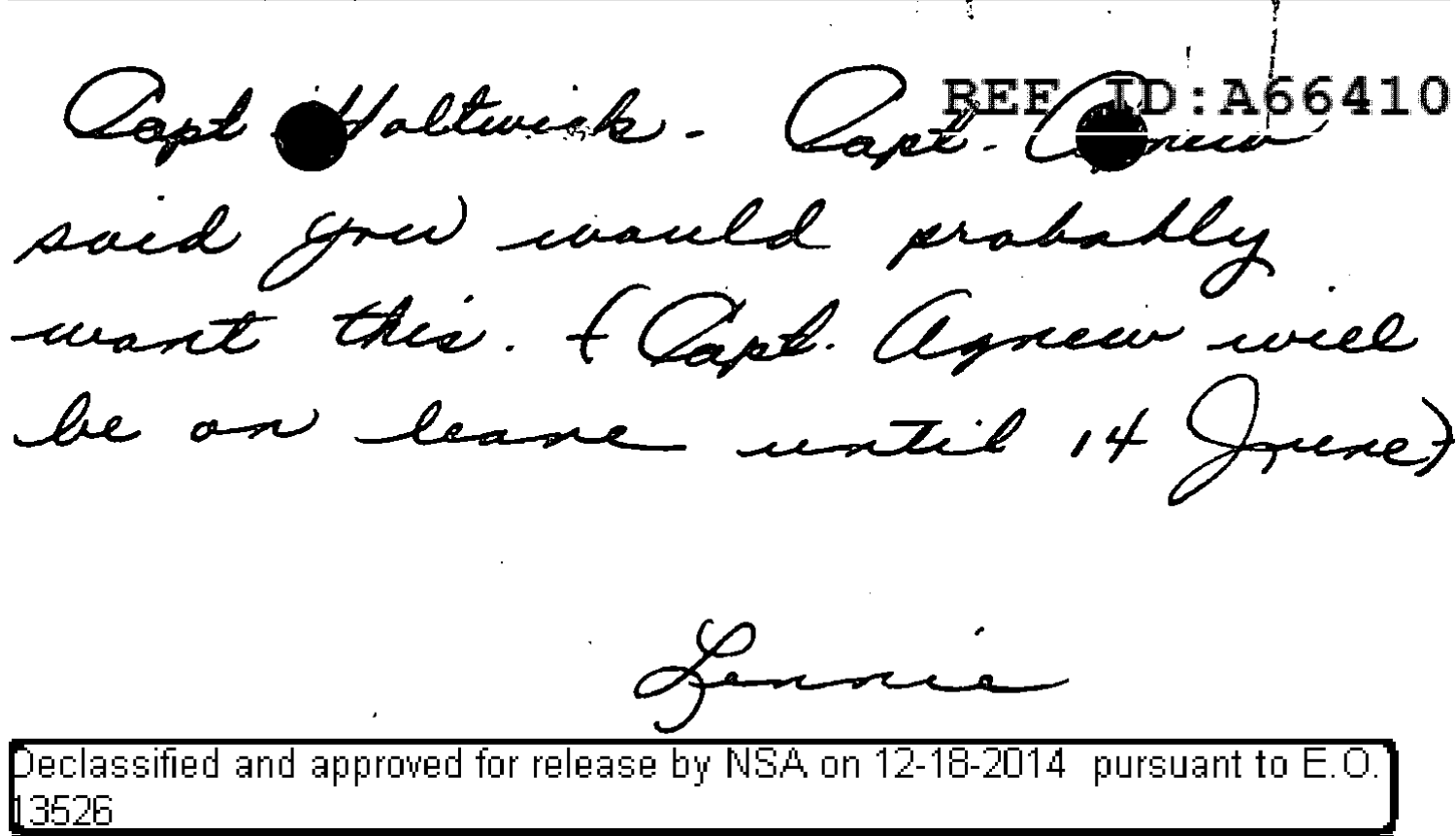**A66410 TING SLIP NEVER USE FOR APPROVAL** PROVALS. **MEMO** CONCURRENCES. OR SIMILAR ACTIONS 1 NAME OR TITLE **INITIALS CIRCULATE** n) ORGANIZATION AND LOCATION DATE **COORDINATION**  $\overline{2}$ **FILE INFORMATION**  $\overline{\mathbf{s}}$ **NECESSARY ACTION NOTE AND RETURN**  $\overline{\mathbf{A}}$ SEE-ME **SIGNATURE REMARKS** Jesuit League فسيعت duules g. P Tahles o clai  $5\beta$   $5$ **DATE** OR TITLE ORGANIZATION AND LOCATION **TELEPHONE** FORM SO STAGE BOOK AGO FORM 895, 1 Apr 48, and AFHQ 1 FEB 50 SP Form 12, 10 Nov 47, which may be used. 16-48487-4 аро